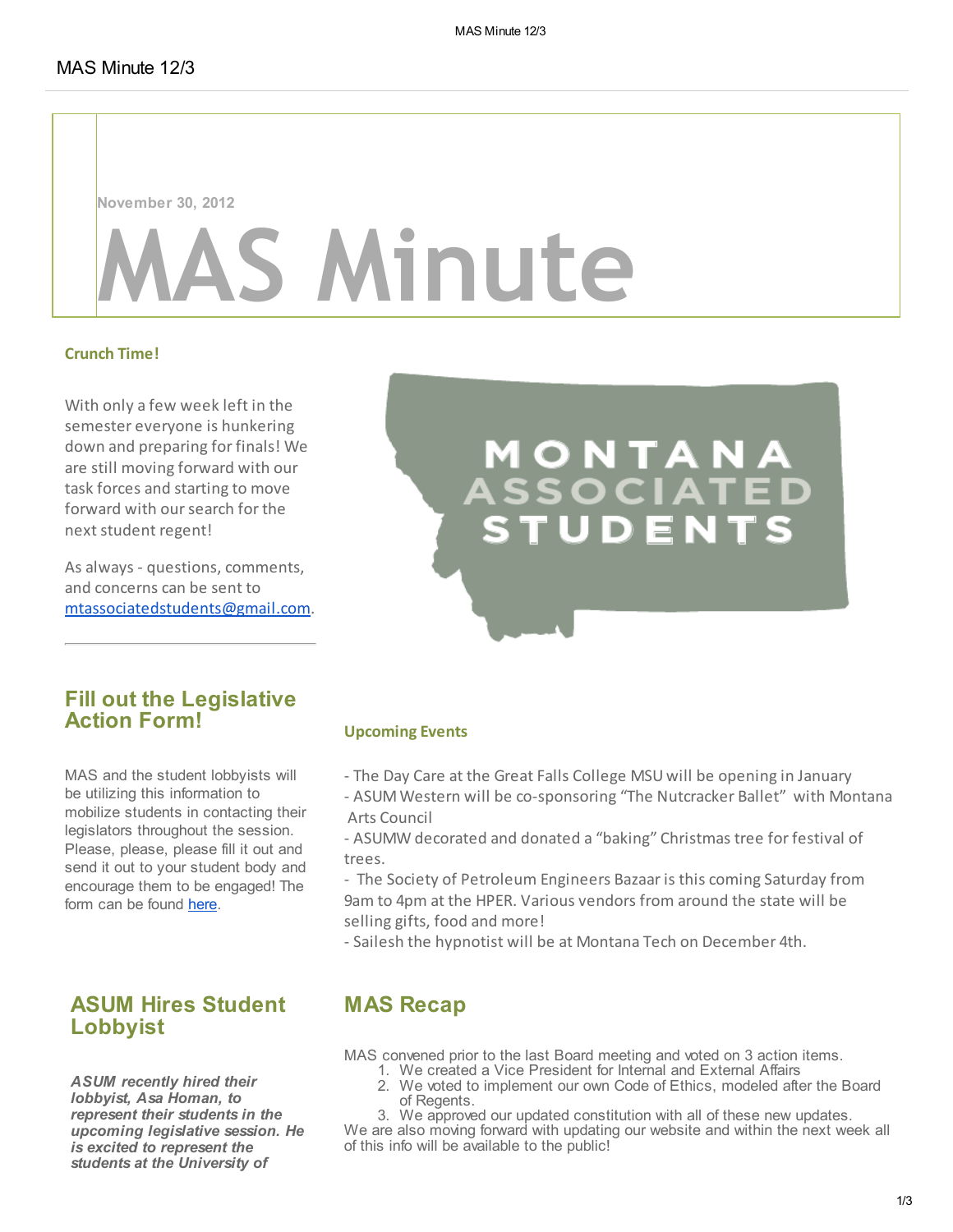

#### Updates from ASMSUB

- The MSUB Men's and Women's Basketball teams won their Thanksgiving Tournaments.

Congratulations to three Lady Yellow Jackets for being selected to the all tournament team.

- MSUB with the help of new intramural director Aaron Murrish is creating a student ski and snowboard club for the first time.

- ASMSUB is teaming up with Highland Elementary School to raise money for Honor Flight. We will be hosting a movie night with the elementary school to raise money for the cause.

- ASMSUB entered a Christmas tree to Billings annual Festival of Trees. The trees are decorated and then donated by various groups and organizations in the community. The trees will be auctioned off with the proceeds going towards the Family Tree Center and their mission of preventing child abuse and neglect in Yellowstone County and the surrounding areas.

ASMSUB is excited to introduce Dylan German as our new student lobbyist. Dylan is a graduating senior this year and is majoring in history with a minor in sociology. Dylan is very eager and excited to work with the other student lobbyists and lobby for higher education in Montana.

### Updates from ASMSU

- ASMSU Executives have concluded their listening sessions for the semester

-ASMSU Vice President and staff members from the Office of Activities and Engagement had a roundtable with student club leaders to discuss the implications of the Romney Renovation

- The Exit Gallery just completed Upheaval, the annual student art show and sale. Hundreds of students and community members showed up to purchase student art! - ASMSU is wrapping up it's mid year

evaluation process and moving forward with the feedback in order to better represent students!

- ASMSU wants to extend a congratulations to President Waded Cruzado for being chosen for the Board on International Food and Agricultural Development!



#### Montana Tech gets in the Holiday Spirit!

- The Montana Tech Band presents "Wonderful Christmastime" this Friday at the Motherlode Theater.

- With true Christmas spirit, ASMT is adopting a family for Christmas. We plan to buy presents for the two children and their mother.

- The Society of Women Engineers is holding a campus-wide Toys for Tots drive as well.



#### Congratulations to Joe Thiel

MAS would like to publicly recognize Joe Thiel for being named a Rhodes Scholar. Joe has been instrumental to the success of MAS this year, constantly providing us with information and historical knowledge.

#### ASUM Western Recognizes Students across Campus

Recognitions throughout campus

- UMW has hired a new Campus Wellness/Recreation Coordinator, Lexi Benson, and UMW Alumni.

- Congratulations Mike Morrow University of Montana Western Professor of Biology is the Carnegie Foundation 2012 Montana Professor of the Year.

- Maegen Nahrgang, ASUMW President is one of seven student-athletes to receive the 2012 Montana Athletes in Service Award sponsored by Montana Campus Compact.

- UMW Student Nathan Boll for completing his internship at NASA. Cory Birkenbuel the CEO and Founder of "(SKI) Montana's Sweet Sixteen" Draft Horse Driving Club Advisor Margaret & Rusty Hebel inducted into the Montana Draft Teamster Hall of Fame.

- The Liberty club hosted Judge Jim Gray Vice President Nominee for Gary Johnson, United States Presidential Candidate.